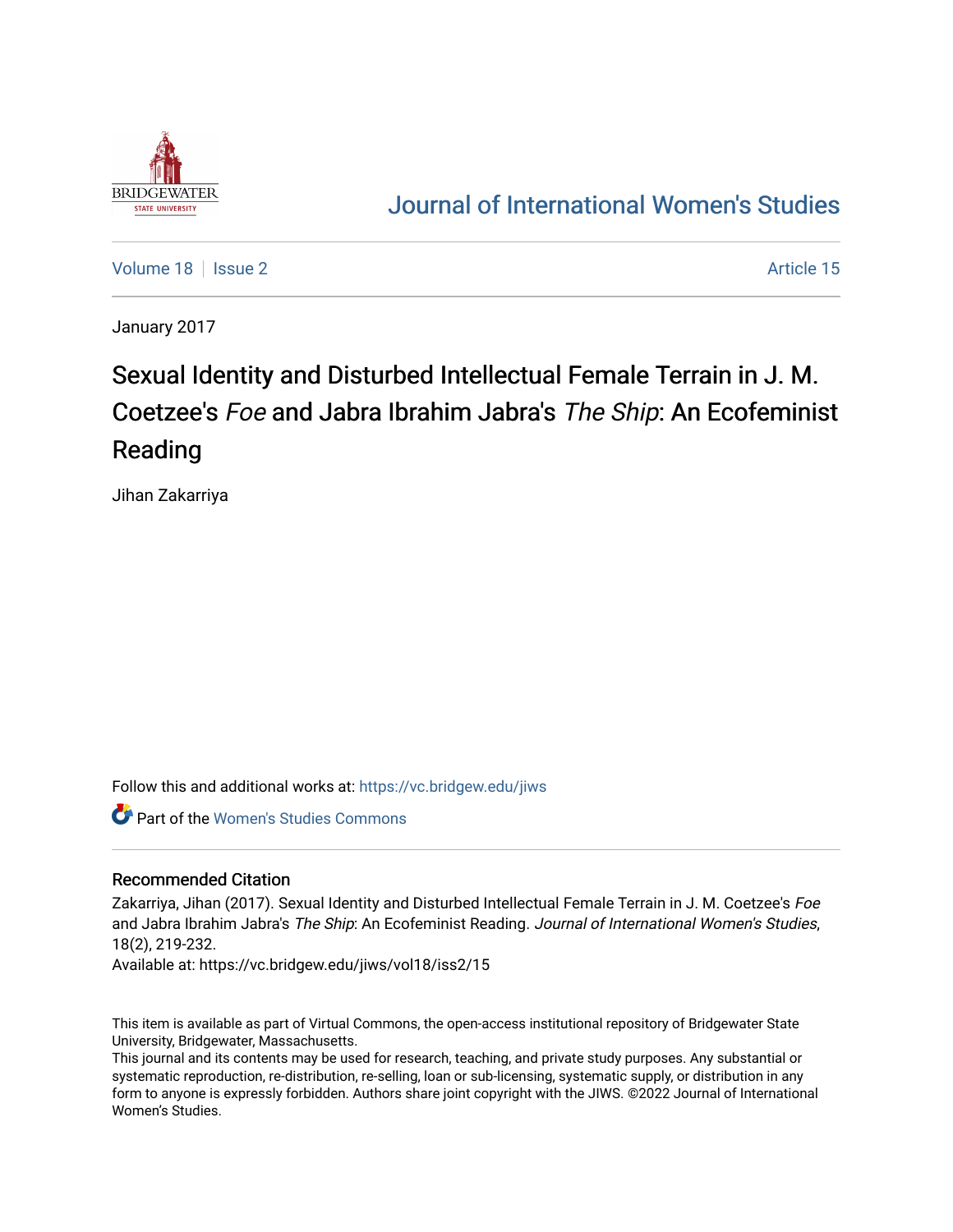#### Zakarriya: Sexual Identity and Disturbed Intellectual Female Terrain

This journal and its contents may be used for research, teaching and private study purposes. Any substantial or systematic reproduction, re-distribution, re-selling, loan or sub-licensing, systematic supply or distribution in any form to anyone is expressly forbidden. ©2017 Journal of International Women's Studies.

### **Sexual Identity and Disturbed Intellectual Female Terrain in J. M. Coetzee's** *Foe* **and Jabra Ibrahim Jabra's** *The Ship***: An Ecofeminist Reading**

Jihan Zakarriya<sup>[1](#page-1-0)</sup>

#### **Abstract**

This paper examines the representation of mental and cultural subjugation in J. M. Coetzee's *Foe* (1986) and Jabra Ibrahim Jabra's *The Ship* (1970) from an ecofeminist perspective. Central to the ecofeminist theory is the deconstruction of the systematic ways within which cultural and political forces act, and which do not merely buttress gender inequality, but also produce oppressive patriarchal and hierarchal social, spatial and environmental systems. This paper specifically relates the psychological effects of sexism and discrimination on the female characters in the two novels to both the workings of the social laws in their societies and the cultural and environmental adventures they encounter.

*Keywords:* Sexuality, Ecofeminism, Female Identity, Intellect

#### **Introduction: Space, Place, and Female Identity: An Ecofeminist Reading**

In 'human geography', space and place are central concepts. While place is seen as 'a portion of geographical space' or as a 'territor[y] of meaning' (Holt-Jenson 224), and is frequently associated with the security and safety of home, space may be defined as a free 'neutral canvas that is filled in by human activity' (Thrift 98). According to Nigel Thrift, spaces and places, 'are intrinsic parts of our being in the world—defined and measured in terms of the nature and degree of people's values, feelings, beliefs, and perceptions about locations, districts and regions' (99). In this sense, relational space connotes the way people relate to other peoples and the surrounding physical environments and is consciously or unconsciously embedded in their intentions and actions. If an ecofeminist reading activates, according to Noel Sturgeon, a 'double intervention: the claim that feminist issues need to be part of environmentalist agendas and analyses; and the claim that environmental issues need to be part of feminist agendas and analyses' (23), with the aim of endorsing 'relatively new and diverse political positionings' of equality and justice free of gender, class or racial bias, then, the process of an ecofeminist reappraisal engages with the idea of identity. For Sturgeon, a genealogy of ecofeminism as a 'political' phenomenon reveals the fact that there are real 'connections between the unequal status of women and the life-threatening destruction of the environment' (26). These connections, Sturgeon continues, reflect problematic identity issues that:

 $\overline{\phantom{a}}$ 

1

<span id="page-1-0"></span> $1$  Dr. Jihan Zakarriya got her PhD in English Literature from Cardiff University in 2015. Her PhD provides contrapuntal readings of the imperialist experiences of South Africa and Palestine as reflected in the novels of the South African novelist J. M. Coetzee and the Palestinian novelist Jabra Ibrahim Jabra. Currently, Dr. Zakarriya is a Fulbright postdoctoral researcher at the Department of Near Eastern Studies at the University of Michigan. Her postdoctoral research interests are ecocriticism, ecofeminism and identity conflicts in the contemporary Arabic literature.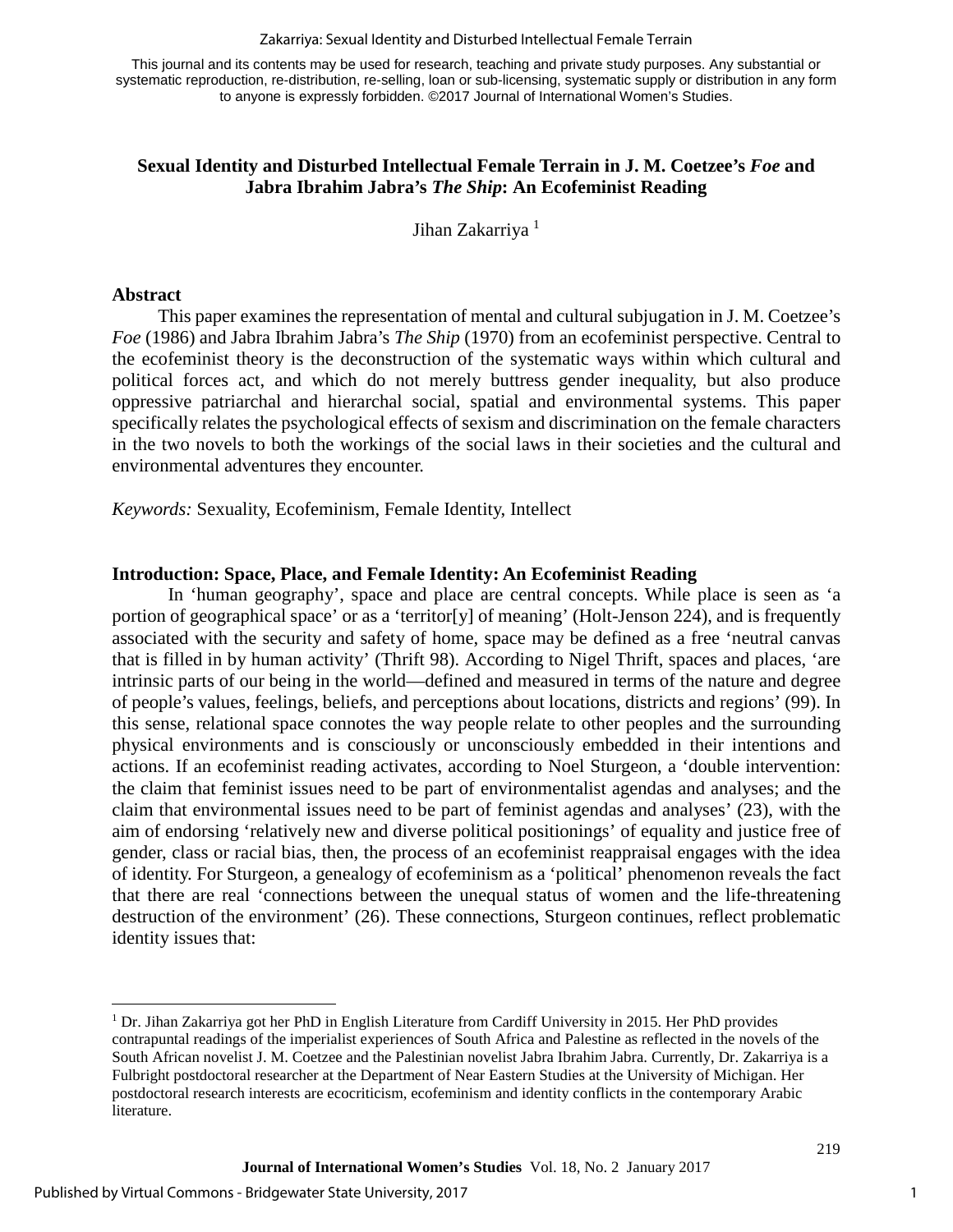Construct meanings using a hierarchical binarism dependent on assumptions of culture's superiority to nature, understanding women as more 'natural' or closer to nature dooms them to an inferior position. Furthermore, in a political economy dependent on the freedom to exploit the environment, a moral and ethical relation to nature is suspect. If women are equated with nature, their struggle for freedom represents a challenge to the idea of a passive, disembodied, and objectified nature. (28)

I believe that Sturgeon's idea of the interdependence of women's and nature's socioeconomic exploitation is perfectly applicable to female characters in *Foe* and *The Ship*. For example, while British Susan Barton in *Foe* is inferiorized as a woman by white colonialist Cruso and as an independent author by white writer Foe, Iraqi Luma Abdel-Ghani in *The Ship* is abused by her aristocratic, conservative family and by her liberal lover, Isam Salman, that marginalize her as a woman and as a citizen. Both women aspire for equality and freedom, but have to deal with forces of past and present violence and oppression that position them as inferior to men and restrict their economic and intellectual independence. In addition, although Catriona Sandilands warns that ecofeminist concern with identity 'opens up the real possibility of a kind of biological reductionism and essentialism' (3), she agrees with Sturgeon that 'certain groups-men-have constructed human value in terms opposite to a primal, organic state in their quest toward transcendence, disembodiment and the possession of power over' (3). Consequently, conceptual structures—hierarchy, value, separation, independence—are the root of the problem and 'need to be remedied through a claiming of alternative experience. At the heart of that alternative [is] nature' (4).

Greg Garrard also supports Sandilands's idea that women still face a male-centred world view and patriarchal social orders that have tried to legitimise changing gender constructions by referring them back to a supposedly fixed 'natural sexual identity' (13). However, Garrard affirms that 'femininity is a set of culturally prescribed behaviours' (13). I agree with Sturgeon's, Catriona's and Garrard's assessments that discussing environmental issues in the context of women's identity, needs and activism is a significant and complex political goal. Although ecofeminism involves different approaches that relate women's causes and environmental problems, I believe that all these different approaches encourage both a dynamic unity between theory and activism and a productive integration of women's experiences into the common experience of the community. Thus, ecofeminism's deep engagement in environmental discussions not only directs the critical efforts toward fighting political patriarchies and hierarchies as the main causes of injustice and oppressions in modern societies, but also defends the right of the individual, both male and female, to construct his/her singular, culturally and environmentally relational identity.

In the light of the above-mentioned ideas, this paper aims at presenting ecofeminist readings of female characters in Coetzee's *Foe* and Jabra's *The Ship* for two main reasons*.* Firstly*,*  I think Coetzee's and Jabra's selected novels are particularly appropriate to a reading using the ecofeminist theory. The two texts examine and relate processes of racial/gender categorizations, hierarchies and polarities on the one side and the position of women in modern societies and environments on the other. In the two novels, some female characters perceive their home place, with its social pressures and forced solidarity, as suffocating, whereas other characters see space, even if unknown and a potential source of dangers and threats, as safe and comforting. Secondly, I choose to study Coetzee's *Foe* and Jabra's *The Ship* at the expense of other novels for the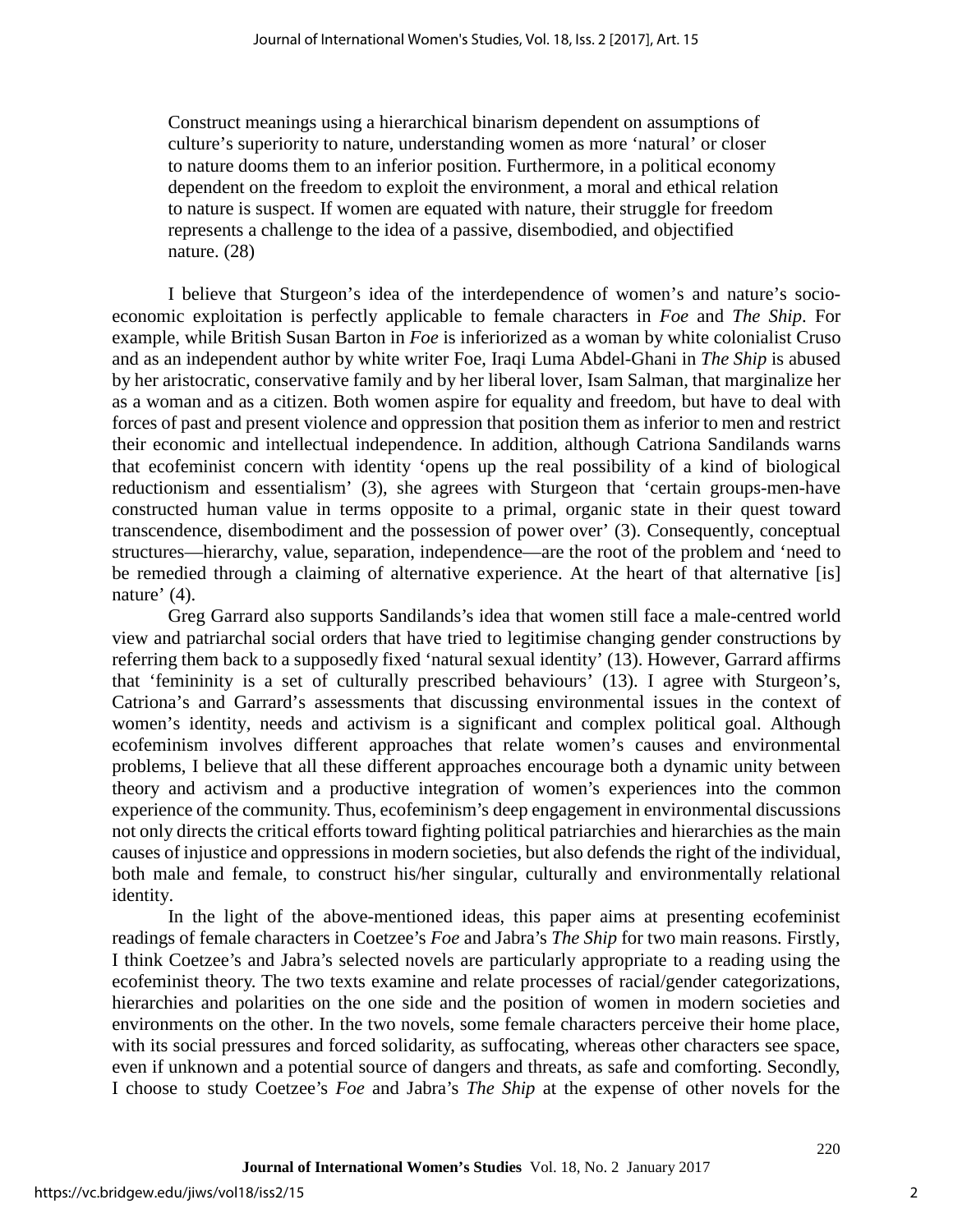significant universal intertextual elements in the two texts. I argue that *Foe* represents power and spatial struggles in Daniel Defoe's *Robinson Crusoe* from a female-centered perspective, while *The Ship* denotes experiences of femininity and masculinity in A *Thousand and One Nights,* as experienced in contemporary Arab societies. In this sense, I also utilize Edward Said's concept of identity and exile as a means of questioning the freedom and agency of the individual in the face of tyrannical cultural, political and institutional powers in *Foe* and *The Ship,* and as a reflection of the interactions among different historical and cultural patriarchal systems worldwide. I analyse the two novels as novels of escapees and exiles that try to negotiate their positions within patriarchal systems, spaces and places. Examples of the exiled, colonized characters are Palestinian Maha al-Hajj in *The Ship* and Friday in *Foe,* while characters of escapees are Luma Abdel Ghani in *The Ship* and Susan Barton in *Foe*.

#### **Colonial/Patriarchal Spaces and Female Subjugation in** *Foe* **(1986) and** *The Ship* **(1970)**

The contrast between space and place is a dominant theme in Coetzee's *Foe* and Jabra's *The Ship*. This contrast reflects characters' feelings of alienation and estrangement, which they try to conquer by adopting virtual identities, rather than their real ones. When we read the two texts from an ecofeminist view, we see how 'the strands holding the text to society, author and culture' become materially manifest' (Said 2003 112). Undoubtedly, Coetzee's *Foe* (1986) must be read in the light of Daniel Defoe's *Robinson Crusoe* (1719). In *Culture and Imperialism*, Edward Said has pointed out that the white hero, Robinson Crusoe, in Defoe's novel, 'is virtually unthinkable without the colonizing mission that permits him to create a new world of his own in the distant reaches of the African, Pacific and Atlantic wilderness', a new world that 'he rules and reclaims for Christianity and England' (74). In this way, while Crusoe is establishing his new home overseas, he is serving and thinking of his original homeland, England. Both worlds, the homeland and the colony, are always interrelated. Crusoe finds a space and seeks to recreate a known place within it, a place for the performance of a virtual identity.

Coetzee's *Foe* provides an ecofeminist-inflected parody of cultural complicity in Defoe's *Robinson Crusoe*, while also referring to, and challenging, Joseph Conrad's *Heart of Darkness*. *Foe* parodies *Robinson Crusoe* and *Heart of Darkness* by replacing their male colonizers, Robinson Crusoe and Charles Marlow, respectively, with the female explorer, Susan Barton, who is on a quest for truth and environmental exploration. Concluding that 'our feeling for home is never lost' (Coetzee 1986 14), Susan places herself in the dual role of the exile/colonizer. She is the estranged and exiled woman in search for her lost daughter and desperate to identify herself with new spaces and new identities, that necessarily require her, Said argues, to be 'mobile and adaptable' (1993 130). At the same time, Susan is the Western explorer taking charge of the colonial heritage, symbolized in Cruso's island and his colonial subject, Friday, a role that compels her to follow a 'fundamentally narrow and constricted set of rules and laws' (Said 1993 130). The two roles stem from a position of marginality and vulnerability and both affect each other.

As an exile, Susan is in mental bondage to her native culture, which restricts and marginalizes her social roles. Even when she is in Bahia where women dress liberally and appear in public, Susan thinks of her expected behaviour as a European woman. Considering Bahia, Friday and the island as 'other histories, other cultures, and other aspirations', Susan does not merely judge them as 'inferior' so that she cannot even copy the example of progressive imagery of female conduct, but also 'confirms the West's wicked power' (Said 1993 xix). Accordingly, as an explorer, Susan simply applies her stereotypical images to the new people and places she

3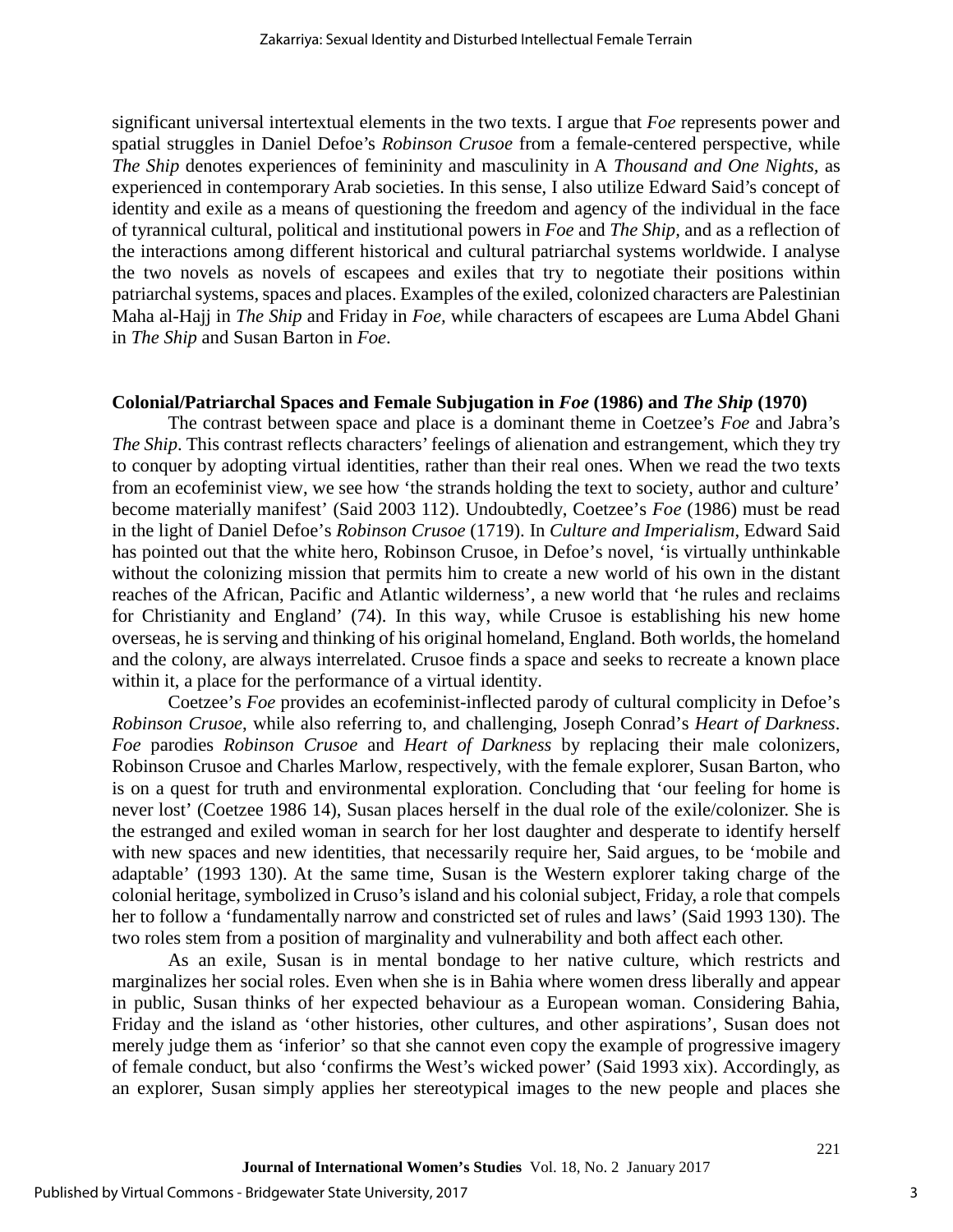encounters. Thus, her spatial experiences and search for truth and knowledge are hampered and turns into an opportunist struggle for dominance. Susan confesses that: 'in a world of chance, we yield to a stranger's embrace or give ourselves to the waves; for the blink of an eyelid our vigilance relaxes; we are asleep; and when we awake, we lost the direction of our lives' (30). Susan's loss of direction is deeply related to her perception of her sexual identity and expected roles in society.

Accordingly, burdened by her gender and position in society, Susan introduces herself to Cruso as 'a woman, alone' (10) assigning herself victim-like and vulnerable roles within obviously phallocentric systems. She cannot visualize for herself a 'substantial' role in life beyond the traditional roles of a wife, mother and mistress; all of which not only are premised upon sex and the female body, but restrict her inner feelings of ambition and freedom as well. Susan jumps into 'the Portuguese captain's bed' (29) to help her find her abducted daughter. On the island, though physically stronger, she justifies Cruso's rape of her by reflecting that 'he has not known a woman for fifteen years, why should he not have his desires' (32). Likewise, she sleeps with Daniel Foe, in order to help her write the island story. Susan appears to regard her body as a public domain to be owned and used by men. NiraYuval-Davis indicates that 'gendered bodies and sexuality play pivotal roles as territories, markers and reproducers of the narratives of nations and other collectivities' (22). Consequently, women are either the biological reproducers of future members or the social producers of the national culture. They are structured within the collective consciousness of their societies as symbols, not equal human beings. In this way, through sex and obedience, Susan, Cruso and Foe are acting out their perception of their national values and roles. Foe and Cruso are exercising their authority and are also satisfying their sexual needs upon their women, symbolized in Susan, who sees her sexual and social submission as a 'national duty' (Grantham 176). Susan wonders: 'If Cruso had truly wished to be a colonialist and leave a colony, would not have been better advised to plant his seed in the only womb there was?' (83).

In a similar way, female characters in Jabra's *The Ship,* like in *A Thousand and One Nights*, are represented as living within a phallocentric culture which discriminates against them not only as an inferior Other to men, but also as scapegoats and meddlesome symbols of their nations' political corruption and lack of sovereignty. Like Cruso's island in *Foe*, the events of *The Ship* take place on board the eponymous ship, Hercules, on a cruise from the East (Beirut) to the West (Marseille). On the ship, a group of desperate exiles and escapees from different parts of the world, including Iraq, Palestine, Egypt, Italy and America, try to find an escape from reality. Like Susan, Cruso and Friday in Coetzee's novel, the hearts, minds and dreams of the characters onboard the ship, are focused on different places on shore. All fail to enjoy the sense of timelessness and placelessness provided either on board the ship or on the island. Moreover, as in *Foe*, the personal and intellectual attitudes of characters in *The Ship* are influenced by sex and politics, though, unlike the characters in *Foe*, Jabra's are more confrontational and overt in dealing with their personal and national feelings of disappointment and defeat.

Like Susan Barton in *Foe*, all female characters in *The Ship* have problems identifying with the spaces and places they inhabit. While Iraqi, Luma Abdel-Ghani feels like a 'stranger in [her] own country' (Jabra 1985 74), Palestinian, Maha al-Hajj asserts that 'real alienation is alienation from a place, from roots' (74), and Italian Emilia Farnesi longs for 'the memory of a landscape, the memory of a country' (12). The spatial experiences of Luma, Maha and Emilia shape their perception of their gender roles and attitudes to racial and gender difference. Like Susan*,* Luma's psychological slavery to the tribal and sexist customs of Iraq limits her personal freedom and warps her national affiliations. Despite her education at Oxford University, where she meets and falls in love with Iraqi architect Isam Salman, Luma, being a woman, has great difficulty in either defying

4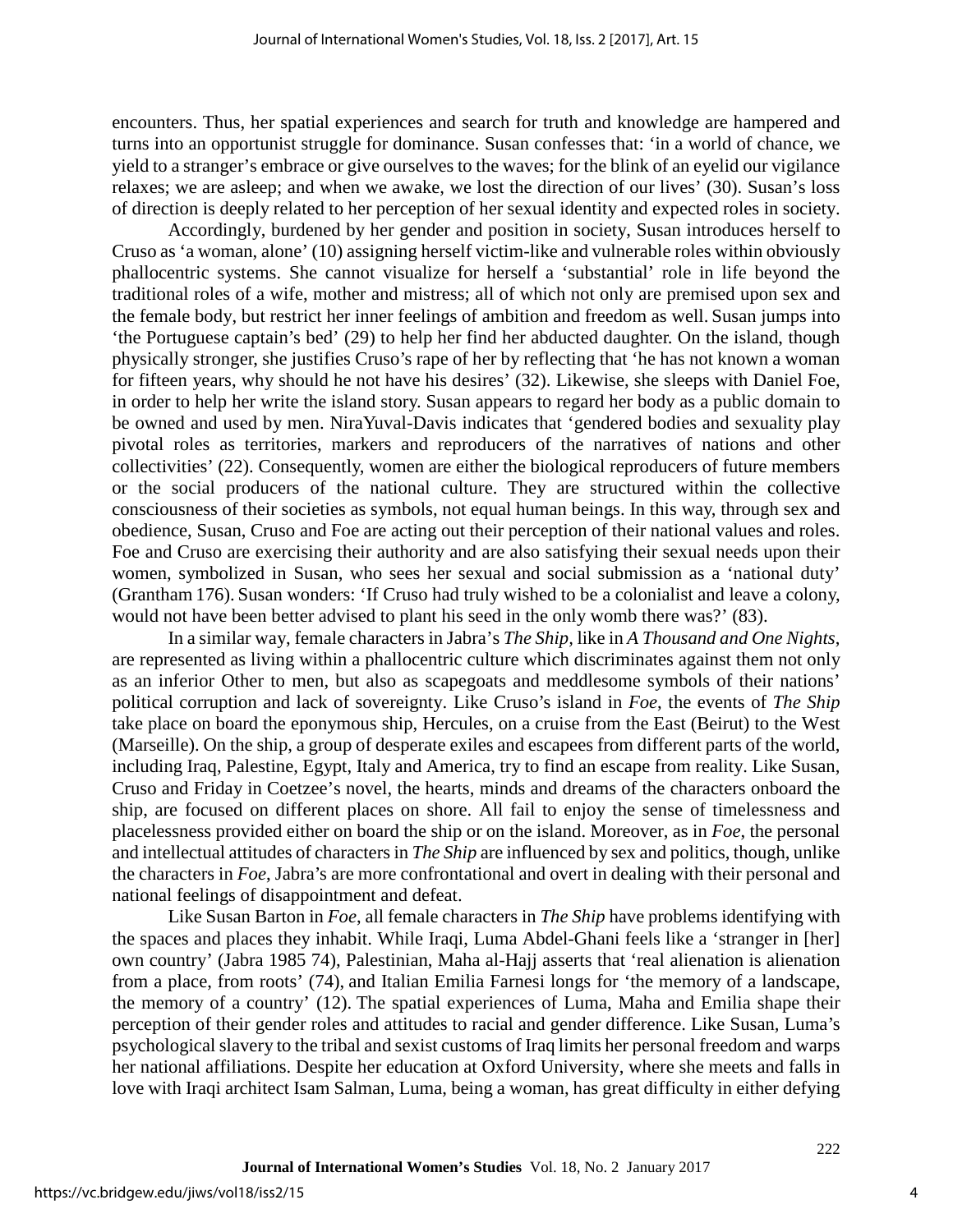her family's rejection of their marriage or in escaping with her lover. Her act is seen as 'disgraceful', reflecting disrespect 'to the authority of the father' (Dodd 159), and bringing 'shame and dishonor on all of her kin' (Kaufman 280). In a traditional, patriarchal society, Luma's sexual behavior, Kaufman explains, is regarded as a direct expression of the honour of her family and even her 'national character' (280). Luma tells Isam that: 'I was afraid to make you part of my plans. It was as though you were a being from outer space. You and Baghdad were a contradiction'  $(140).$ 

Luma's words shed light on the fact that the moral and social codes in *The Ship* constitute a set of secular and tribal traditions, rather than religious teachings. Here, place dictates specific codes of female behavior that Luma has to comply with. Otherwise, she is punished. Since Isam's poor father killed his cousin, who is Luma's rich uncle, the poor family is marginalized and excluded from the protection of the tribe. Feeling trapped within their social and familial affiliations and responsibilities, Luma and Isam realize that 'past and present [are] closely intertwined, each one of them alive and pointing to the other' (188). To uphold her national and familial responsibilities, Luma, like Susan in *Foe*, submits to the desires of her male guardians. In 'From State Security to Human Security and Gender Justice,' Viviene Taylor argues that 'when it comes to security and human security, in particular, (eco)feminists need to rethink the fundamental relationships of knowledge and power, and how these shape individual and community experiences' (69). Taylor believes that there is a dire need to critique how and why existing processes of 'knowledge production are shaped within frameworks that automatically exclude women and people who challenge the status quo' (69). Eric M. Blanchard agrees with Taylor that 'national security discourses are typically part of the elite world of masculine high politics' (1289). To feel secure, protected and socially accepted, Luma, like Susan Barton in *Foe*, signs a contract with Falih Haseeb, the successful doctor, in order to retain her high prestige, wealth and familial support. Luma feels lonely in the face of 'spite and hatred' (146) from oppressed people around her, even Isam himself who does not support her in her crisis. Rather, Luma believes that Isam 'was waiting for a revolution that would destroy [her] family, so [he] could have [her]' (146).

The central issue of race in *Foe* is then replaced by class in *The Ship*. Yet, both novels replace the power of patriarchal Gods with the power of patriarchal cultures. Both powers, Said emphasizes, 'are shutting off human investigation, criticism and effort in deference to the authority of the more-than-human, the supernatural, the other-worldly' (290). In willingly giving up her freedom, Luma, like Susan, is complicit in upholding the regime of phallocentric power, turning her body into a terrain of sexual oppression. Isam's and Falih's competition over Luma is mainly a political/cultural conflict, rather than a pure passion or love. While Dr. Falih takes Luma as the mother of his children and the one who produces and transmits the boundaries of his ethnic/national group, Isam regards his sexual domination over Luma as a form of political dominance since 'Luma's wealth and (hitherto) influential social status put her right in the enemy camp' (146). Consequently, both men consider their possession of Luma as an exercise of power and authority over land, establishing their masculinity as the only power to 'maintain their hold on Arab culture and women', a power that turns into a 'subjugating and enslaving obsession' (Hammami 29).

Edward Said clarifies that a person's national identity is the composite of 'a national language, like English […] a national community, [and] a national set of traditions or a culture' (1993: 7). In order to be a member of a community, Said argues, a person has to accept that his/her community's culture 'always involve[s] hierarchies; it has separated the elite from the popular, the best from the less than best, and so forth. It has also made certain styles and modes of thought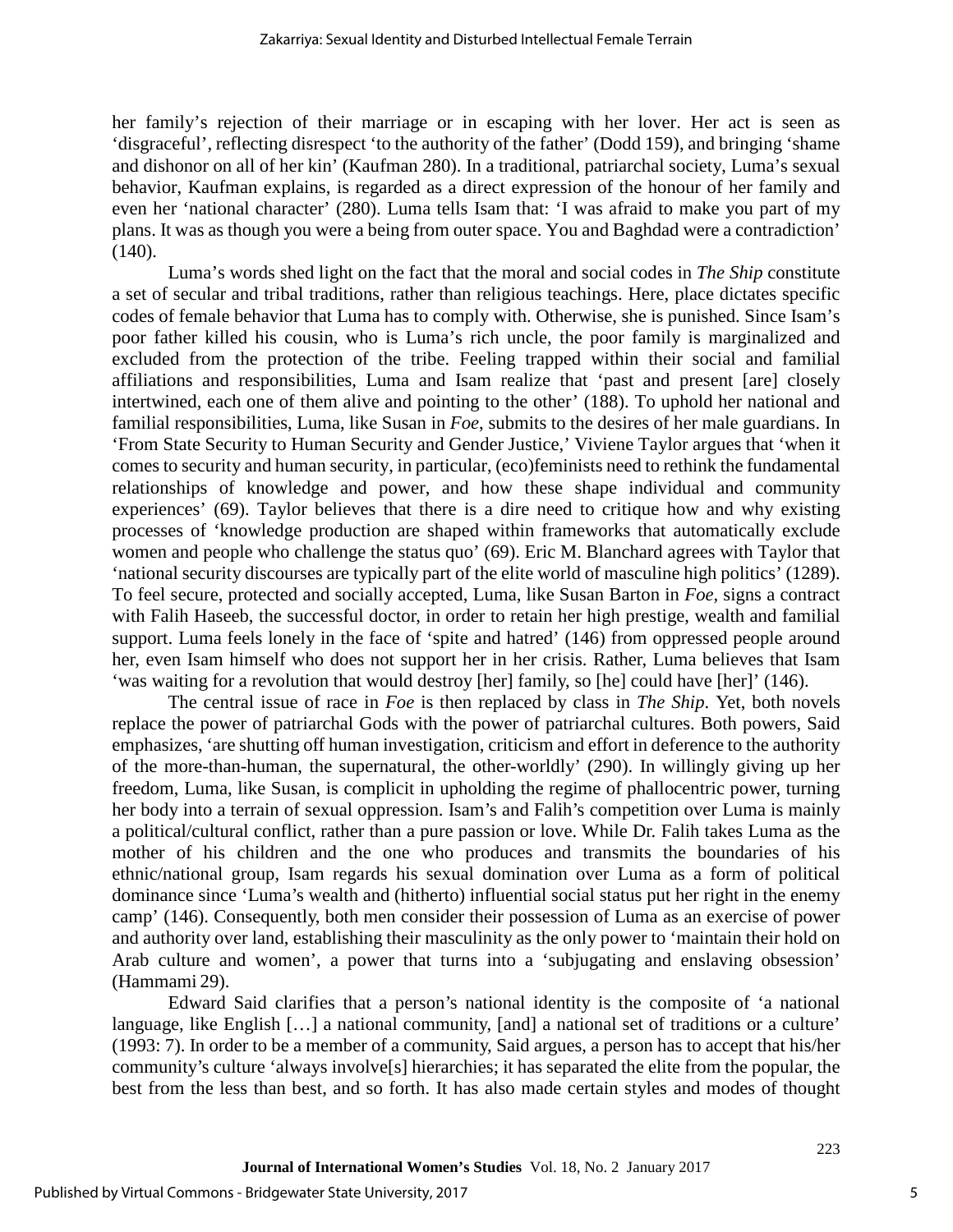prevail over others' (1993 10). Susan's insistence on being Cruso's widow and her regretting that she could not procreate his child is another form of following the national archetypes and being a member of this patriarchal community in which, according to Karen Warren, endorses 'metaphors and models which feminize nature and naturalize women' that 'conceptually permitted and ethically justified the exploitation of the (female) earth' (xiii). Karen's idea is valid to an analysis of Susan Barton. Susan is preoccupied with her body, her womb and her lost daughter/motherhood. Failing to bear Cruso's child or to justify her authority over the island, Friday or even her story, Susan takes virtual motherhood and maternity to claim power: 'a woman may bear a child she does not want, and rear it without loving it, yet be ready to defend it with her life. Thus, it has become between Friday and myself. I do not love him, but he is mine' (111). Susan has to 'belong' to a man in order to feel safe, protected and satisfied and has to embrace maternity in order to feel accepted and valued. As such, physical intimacy, submission and motherhood are an unavoidable part not only of Susan's deluded national identification with her (new) communities, but also seen by her as natural tasks. Cruso says to Susan:

If Providence were to watch over all of us, who would be left to pick the cotton and cut sugar-cane? […]. Perhaps it is the doing of Providence that Friday finds himself on an island under a lenient master, rather than in Brazil, under the planter's lash, or in Africa, where the forests teem with cannibals. (23)

In a secular order, with the workings of Providence suspended, Cruso asserts class, gender, and racial hierarchies, establishing 'all of the subjugated peoples to be naturally subservient to a superior, advanced, developed, and morally mature Europe', and replacing the sacred power of religion with 'the [inviolable] power of culture' (Said 1993 11). Within the patriarchal, imperialist orders, natural places of the Other whether Brazilian plantations or African forests are undermined as dangerous or rough. However Cruso's Island turns into 'a lifeless fortress and barren spaces with rocky hills and drab bushes that never flowered and never shed their leaves'  $(7 \& 54)$ , Susan's patience with her oppressive systems turns her into 'a prisoner' and she decides to 'keep a tighter rein on [her] tongue' (25). In this way, Cruso's refusal to impregnate Susan and him turning her into a silent person can be seen as means of maintaining himself as the sole creator and consequently, the fertility of the earth is sacrificed in order to establish the cultural domain of the father's language (which is called, incorrectly, the mother tongue). As a colonizer, then, Susan is convinced that her 'elevated or superior position to authorize, to dominate, [and] to legitimate' is related to her 'agency, powerful differentiation within [her] domain and beyond it too' (1993 9). Susan is simultaneously a victim and a colonizing figure. She is subordinate to Cruso but in an imperial position of power with regard to nature and Friday. She dreams of returning to the island with 'a sack of corn' in order to 'plant the terraces and make them bloom' (44).

Likewise, as a result of the disturbing personal, political and social changes in her country, Luma in *The Ship*, like Susan, regards her marriage to Falih as a 'metaphysical' solution to her problems. Like Shahrazad in the *Thousand and One Nights,* Luma submits to the sexual desires of Isam and Falih, whose obsession with their sexual power over Luma, like Shahryar's obsession with his sexual superiority over Shahrazad and other women, not only imprison them within 'systems of unjustified domination of human and nonhuman others' (Warren 140), but also, according to Rosemary Radford Ruether, regenerate 'all the basic dualities' such as:

The alienation of the mind from the body, the alienation of the self from the

6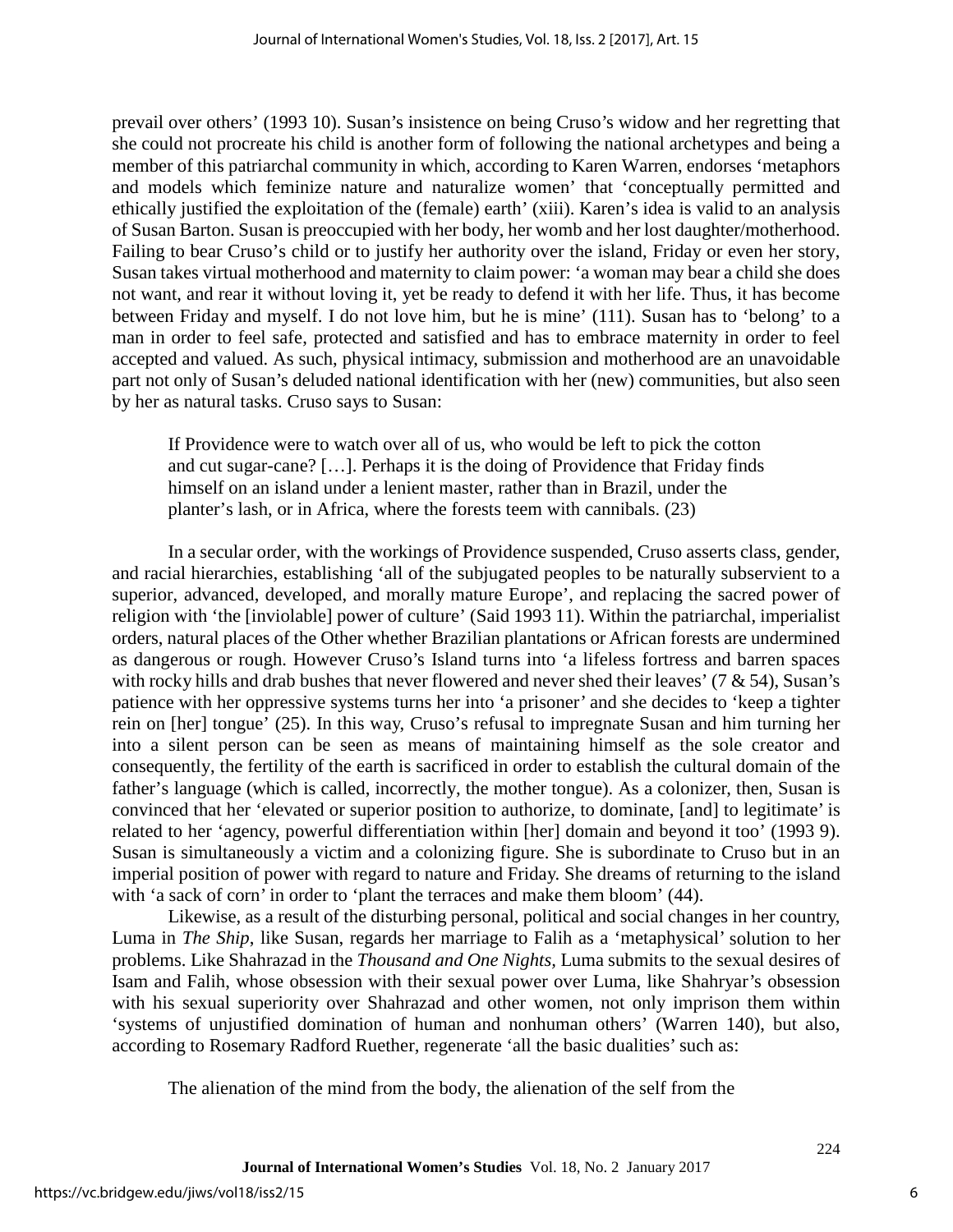objective world; the subjective retreat of the individual, alienated from the social community, the domination or rejection of nature by spirit. […] But the alienation of the masculine from the feminine is the primary sexual symbolism that sums up all these alienations. (267)

Like Cruso and Foe in *Foe*, Isam and Falih in *The Ship* live in the past and escape realties. Isam keeps telling stories about the sufferings of his family and his betrayal by the hypocrisy of his political leaders after the revolution. Similarly, Falih, suffocated by his tribal and masculine affiliations, like old colonialist Cruso, sees the ship as a microcosm of the world as 'a prison cell' and a 'kingdom of worms' (156). As Westernized secular liberals, Falih and Isam express progressive and emancipatory beliefs. However, in their daily practices, they are 'locked within cultures [before the] Middle Ages' (88). 'Follow[ing] Luma as her shadow', Isam, Roger Allen argues, is looking for ways 'to break those ties to the land' (46), while Falih commits suicide, failing to deal with 'the shame afflicted upon him by his [promiscuous] wife' (Fazah 75). Like Foe and Cruso in *Foe*, Falih and Isam in *The Ship* ascribe gendered cultural roles to themselves and to women. As a result, their fake secular beliefs, rather than making them free and tolerant of difference, 'deprive [them] of all individuality and [they] become something like a herd of sheep' (107). Similarly, Palestinian exile Wadi Assaf endows Maha al-Hajj with '[the] responsibility to reproduce the national culture, [which] simultaneously becomes the symbolic role of representing its fixity and timeless nature' (Hammami 29). Though he is a free and liberal man, Wadi, like Falih and Isam, internalizes the calamity of his country as a private crisis of masculinity. Thus, he replaces his feelings towards the lost home and family with the possession of women, asserting that 'physical presence and money are the only irrefutable truth' (19).

In addition to this, *The Ship* exposes the Western mentality as still dominated by stereotypes. On seeing Luma for the first time, Italian Emilia Farnesi reveals that she is steeped in Western Orientalist discourses and imagery when the reader is informed that 'Baghdad and Luma brought back to her mind the fantastic world of slave girls, of the harem, of the Sultan's daughter and Sindbad the sailor' (28). However, like Iraqi Luma, Italian Emilia accepts to be a sexual toy in the hands of Falih in order to keep her mind off feelings of 'deep alienation' (29), while Falih 'admits that he was using Emilia [sexually] to keep his mind off Luma' (29). Emilia confesses that Falih is driving her to 'a silent, secret and insecure life' but she does not want to either end the relation or to confront him with her feelings. Instead, Emilia flirts with Isam Salman and Wadi Assaf, only to 'stay reasonably close to Falih' (29). Like British Susan in *Foe*, Italian Emilia in *The Ship* assigns herself the role of a sexual object while exercising her superiority over the other. Locking themselves within the patriarchal essential gender categories, for Emilia, like Susan, the Hercules is unfriendly, manipulative and deceitful small ship. The significance of place, then, is ruined because of men.

Viewed in this way, submissive women like Susan in *Foe* and Luma and Emilia in *The Ship*, not only, as Elizabeth MacNabb puts it, 'contribute in the production and reproduction of sexist culture' (119), but also in the two texts, Nathaniel Greenberg argues, 'the primacy of sex as the arena for self-determination marginalizes the role of women to that of a body' (9). I partially agree with MacNabb and Greenberg that female characters in *Foe* and *The Ship* are responsible for their subjugation. However, I argue that some of these women are able to change their life of slavery and abuse. For example, despite the fact that Susan and Luma submit to what Simon De Beauvoir calls 'the not-man or not-the-One perspective in [themselves] from infancy' (xix), an attitude that enslaves them to the will of male-dominated and colonial hierarchies, these women's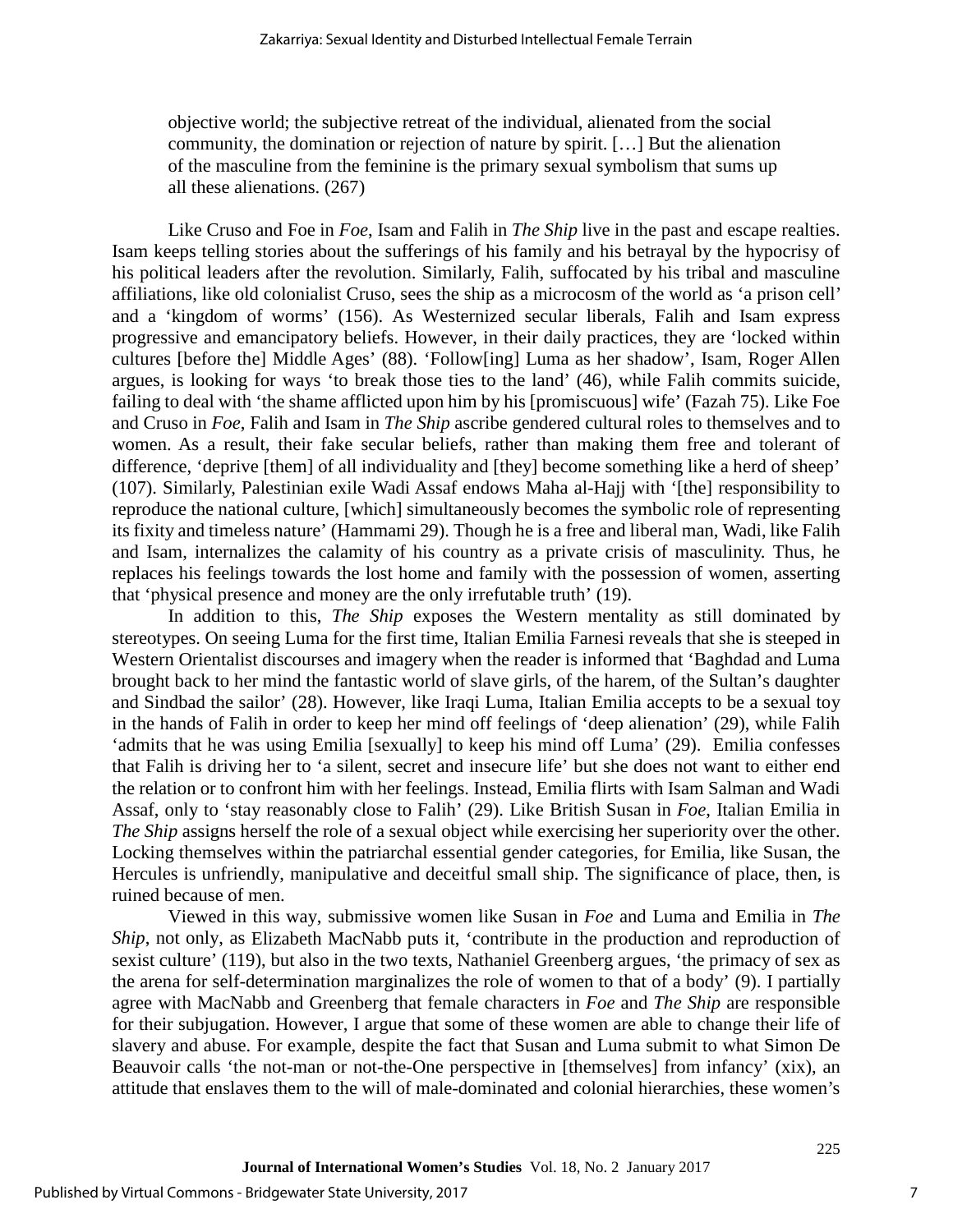intellectual and cultural involvements with the colonial project and the patriarchal structures, respectively, encourage them to reconsider their personal choices, historical affiliations and cultural identity. In the second part of this paper, I argue that while Susan utilizes her position as an exile gradually to develop an ecofeminist literary perspective on her life and relations to the Other, deconstructing different forms of sexist and racial polarities, Luma in *The Ship* is an intellectual, not odalisque. She is neither concealed from public life nor is she a sexual toy. Rather, she is ambitious, strong and is aware of the political situations in her country.

#### **Female Resistance and Intellectual Agency in** *Foe* **and** *The Ship*

Edward Said describes the challenging, yet the distinctly privileged position of the exile as the following: 'The more one is able to leave one's cultural home, the more easily is one able to judge it, and the whole world as well, with the spiritual detachment and generosity necessary for true vision. The more easily, too, does one assess oneself and alien cultures with the same combination of intimacy and distance' (1979 260). On imitating Friday's dance, Susan confesses that:

Spinning round, my eyes closed, a smile on my lips, I fell, I believe, into a kind of trance; […] I could summon back nothing distinct, yet felt a glow of aftermemory, a message … to tell me there were other lives open to me than this one in which I trudged with Friday across the English countryside, a life of which I was already heartily sick. (113-4)

Comparing herself to Friday, and emulating his actions, Susan gains a new insight into her life. Her personal 'memories [are] broken and mingled and altered' (138). She meets people but does not know them as they really are and experiences different places and cultures but is held captive 'to a set of [separatist] authorities and canonical ideas' (Said 1994 59). Only when Susan develops an ecofeminist understanding of the other, does she perceive Friday's difference in a new way, and devoid of stereotypical preconceptions. Susan reflects that Friday's 'casting of petals was the first sign she had that a spirit or soul, stirred beneath that dull and unpleasing exterior' (31-2). As she continues to observe him, she 'understood why Friday had sung and danced all day in [Foe's] house: it was to remove himself, or his spirit, from Newington and England, and from her too' (77). Susan shares Friday's feelings of alienation and rejection and works to overcome them together with him. Indeed, Samuel Durrant reads Susan's analysis of Friday's rituals as an '[act] of silent, inconsolable mourning [and] a sign of either an inability or a refusal to recover from history' (26 & 34). However, another way of viewing Friday's rituals and habits would be as a spiritual identification with the island in order to add a new 'current' of resistance to his lost identity. Rather than submitting to harsh reality, Friday utilizes his spatial experience to pave a 'road from chaos to order, or from desolation to happiness' (Said 2004 49). Through his spiritual and musical rituals, Friday may be seen, in Said's words, as 'a performer' whose acts 'defy many of the physical laws of nature' (49). Unlike Cruso's hysterical 'shouts' and blank 'contemplation of the wastes of water and sky' (37), which may be seen to reflect what Said calls 'the absence of tonality and a kind of homelessness, a kind of permanent exile' (49), Friday's flute performance, with its repeated tunes, reflects 'the logic of going forward from beginning to end' (49). No wonder, then, that Cruso dies onboard the rescue ship, while Friday not only survives but also his 'memories' (59) occupy the attention of Susan and Foe.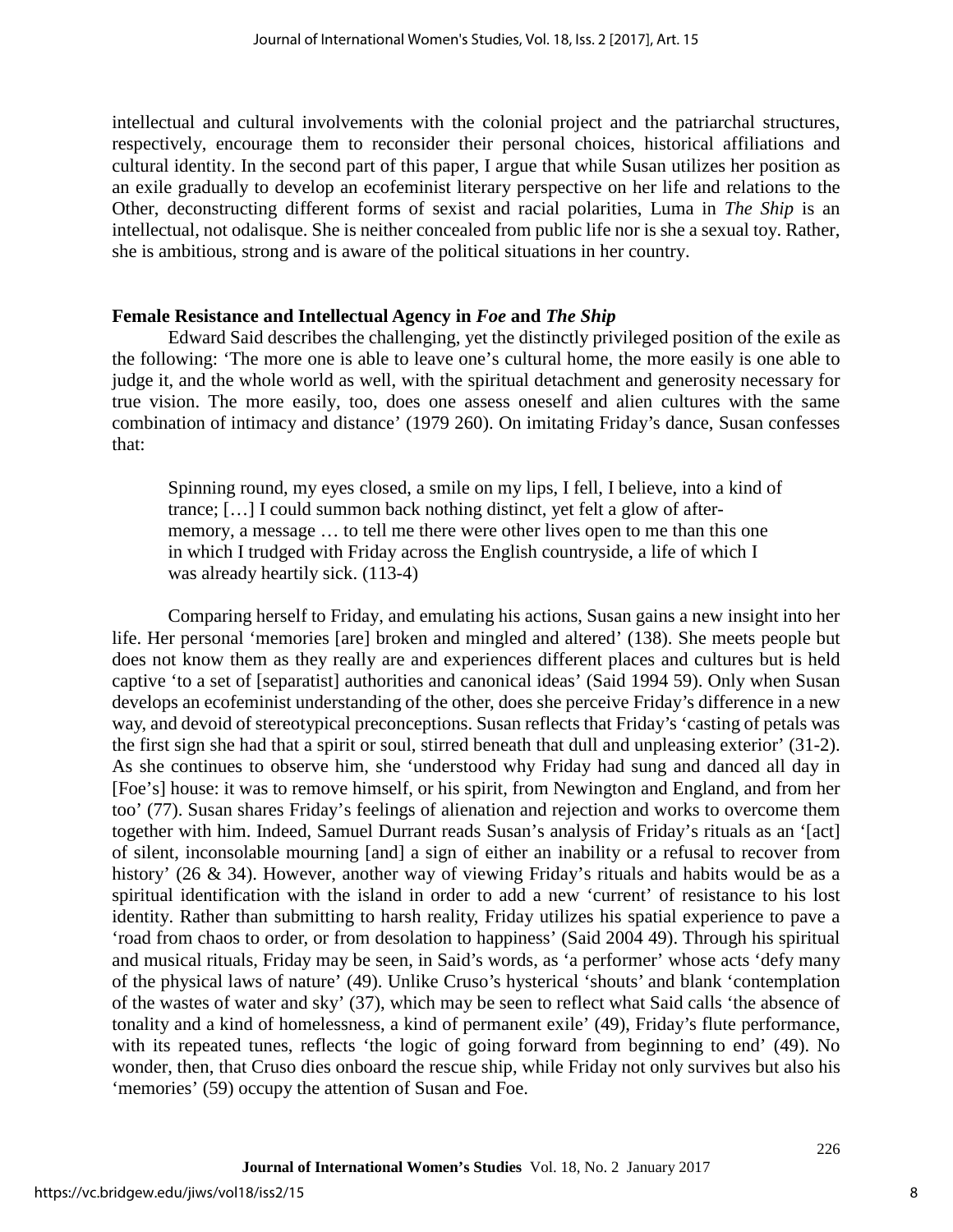The main question of *Foe*, then, is how Susan reimagines and repositions herself within the social and environmental orders she inhabits. I argue that the efforts of Susan as a feminist author, searching for liberation from the shackles of what Said calls 'frontiers and enclosures built around [her] either by nations or by other kinds of communities' (1993 23), grow into an ecofeminist identification with the cause of the Other and her eventual defence of the right to equality freedom and difference. It is in fact when Susan comes to see herself as a human being with equal rights with men like Foe and Cruso, not as a subjugated body or reproductive womb that she perceives her experiences with new places and people differently. Susan gives up her possession and comfortable life and identifies with nature to sustain her new knowledge:

I look like an old woman, a filthy old gipsy-woman. I sleep in doorways, in churchyards, under bridges. Can you believe this beggar's life is what I desire? With a bath and new clothes and a letter of introduction from [Foe] I could tomorrow find myself a situation as a cook-maid and a comfortable situation too, in a good house […] But such a life is abject. A whore used by men is used as a substantial body. (125)

These words mark a major transformation in Susan's personal and intellectual vision. She confesses that 'the condition of slavehood invades the heart and makes a slave a slave for life' (85). Contemplating her own experiences and choices, Susan realizes that her heart has been enslaved to a Western culture in which 'a woman who goes abroad freely is thought a whore' (85). Reconsidering her physical and mental captivity to the traditional female roles of wife and mother, Susan initiates, according to Meyda Yegenoglu, her revolt not merely against 'sexuality as a power that governs and structures the subject's every relation with the other' (26), but also against 'phallocentric discourses and nineteenth-century imperial categories of Eurocentric thought' (124). Susan comes to understand gender and racial difference in terms of variety and diversity rather than antagonism and domination. She infers that 'the world is more various than we ever give it credit for' and consequently Friday may belong to 'tribes in Africa among whom the men are mute and speech is reserved to women', tribes that have the right to 'exist, and procreate, and flourish, and be content' (69).

In addition, since Susan insists on being the assertive 'father to [her] story' (123), she assumes for herself the position of authority and creation, previously perceived as exclusive male domains. As a rebellious feminist writer confronting her internalized attitudes, Susan 'continue[s] to trust in [her] own authorship' (133  $\&$  71), explaining to Foe that 'many strengths you have, but invention is not one of them' (71). The challenge for Susan the artist, then, Coetzee asserts, is 'how not to play the game by the rules of the state, how to establish one's own authority' (Coetzee 1992 346). In describing herself as 'Sinbad of Persia and Friday [as] the tyrant riding on [her] shoulders' (146), Susan emphasizes that 'by art [she has] found a means of giving voice to the true story of Friday' (118). She uses her artistic power of invention and imagination both to express her independent literary voice and to set free her historical guilt towards Friday.

In rewriting the island story from an independent viewpoint highlighting the 'truth' and 'particularity' (59) of her story, Susan challenges not only Daniel Defoe's *Robinson Crusoe*  (1719), often seen as 'the prototypical colonial novel of the eighteenth century, if not in all of English literature' (McInelly 1), but historical facts as well. Coetzee deforms the name Defoe to Foe to suggest that the writer can be his or her own enemy. Defoe is his own enemy when he presents his subjective vision as a historical, social and even linguistic fact. Susan's mission as a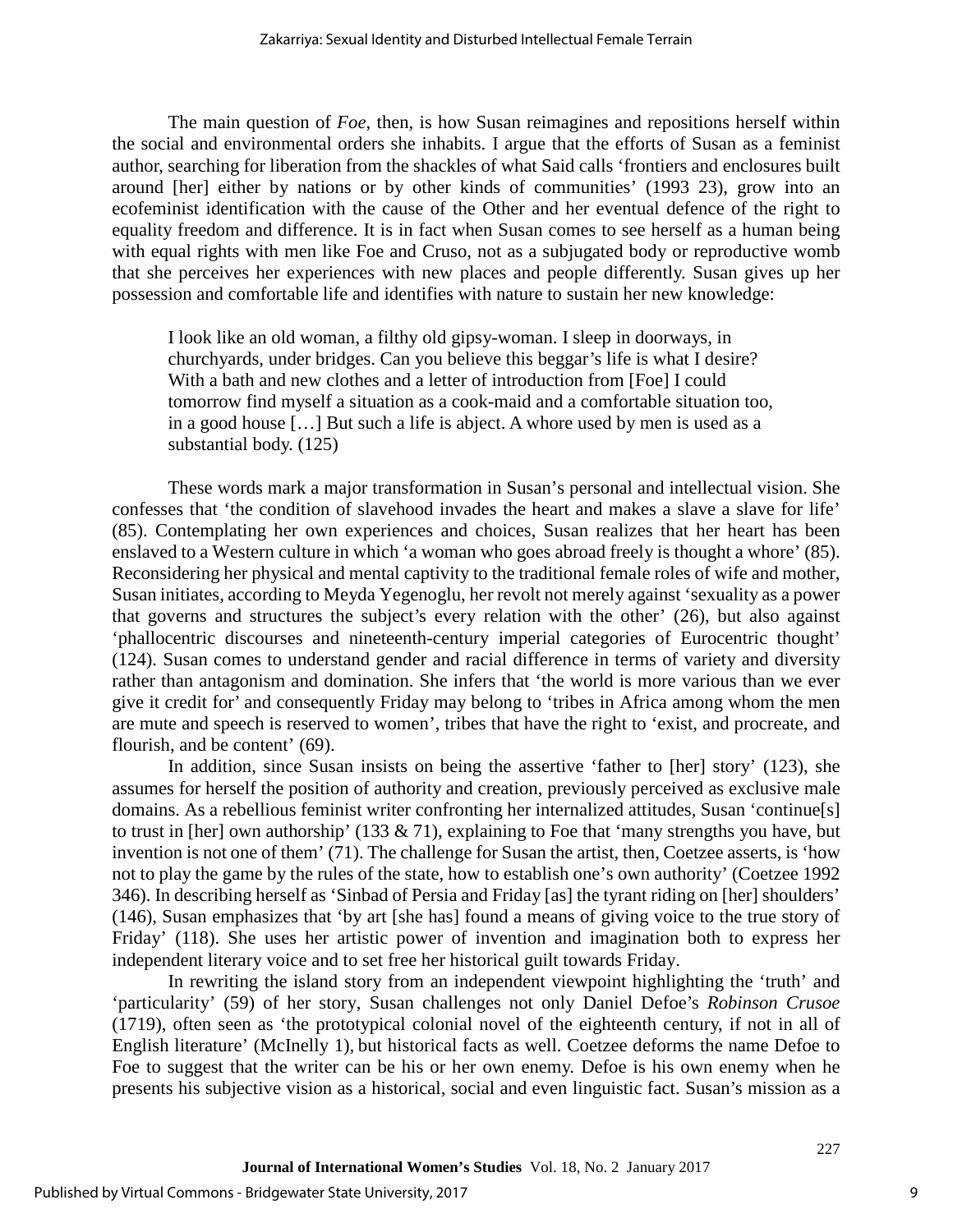feminist intellectual, thus, is 'to speak truth to power' (Said 1994 12). Susan connects Cruso's political mission as a colonizer to Foe's literary mission as an Orientalist, seeing them both as 'men of the same time of life, and their way with a woman too was the same' (139). Susan's artistic liberation is, then, inseparable from her personal emancipation as a woman. Although Susan's spatial experiences in *Foe* lack memories, and hence 'her craft', Coetzee affirms, 'is all in reading *the other:* gaps, inverses, undersides; the veiled, the dark, the buried, the feminine; alterities' (Coetzee 1998 81), her ecofeminist interpretation of her world informs her commitment to effect change.

Likewise, in contrast to the passive and illusory world of Arab male characters, Arab female characters in *The Ship,* like Susan Barton in *Foe*, go through a positive process of creating what Said calls a 'resistant intellectual consciousness' (1994 13). In commenting on Isam's and Falih's depression, Luma relates it to the 'problems of the intellectuals in Baghdad' (36). She understands the predicament of the westernized Arab intellectuals in the face of 'politics that has given [them] hell' (33). In such a polarizing political and cultural atmosphere, Luma 'g[et]s lost between right and wrong, good and evil' (38). John Maier claims that 'Luma rarely speaks in her own voice' and hence she 'develops no interiority in *The Ship,* and remains a mythic figure' (42). I partially agree with Maier that Luma is a mythic figure in the sense that she 'ke[eps] a safe distance from people and look[s] down on everything around her' (138). Yet, I believe that Luma develops a personalized sense of ecofeminist liberation, mirrored in her changing choices and attitudes in the course of the novel. For Luma, her cruise where 'land and sea meet with the sky' not only 'enables [her] to communicate with [her] land again', but also 'its shores are the rallying ground of all the world's civilizations' (25).

In comparing his exiled and estranged characters to 'Sindbad', Jabra, like Coetzee, assigns them the task of encountering dangers and defying challenges for the sake of crossing geographical, cultural and linguistic borders. Said suggests that human contacts 'take place in time. The element of space … brings [them] closer to each other to have a kind of tension, an in-depth [insight]' (2004 75). Said believes that one's interaction with and affiliations to places and spaces inform one's duties as well as one's rights. Like Susan, Luma's experiences with different places, cultures and peoples expose her intellectual dualities, inner weaknesses, and social fears. Luma approaches her tribal, phallocentric culture with rebellious acts of desire and challenge to '[the discriminatory] law of the father', which is premised on 'an alienation and a separation for both social classes and sexes' (Rodd 52-3). Luma betrays her husband claiming to be let down by his severe depression and addiction to drinking. Yet, after the death of her husband and the end of her cruise, Luma, like Susan, questions the value of her 'sexual escapades' (153). Her personal suffering and mistakes open her eyes to diversity and the similarity between her experience and that of Others. Luma ponders the wealth of her feudal family, wondering how her 'ancestors acquired the land a hundred and fifty years ago? How many people did they kill in the process? How many women and children died of hunger and destitution?' (145). Luma's thinking of the sufferings of Others, particularly the oppressed and poor classes in her society, changes her life. She is no longer isolated in her ivory tower. Rather, she, like Susan Barton, is interested in any real 'opportunity to meet people' (150), testifying to her openness to difference.

In addition, Luma, like Friday and Susan in *Foe*, breaks her psychological siege and alienation from others by identifying with nature and music. Edward Said argues that in musical and dance shows and performances, 'there is also a kind of argument' (69). I believe that Said's analysis is relevant to *The Ship*. A secretive individual fixed by her social position, Luma nevertheless is able to use her body as a language of communication: 'she [does] a belly dance just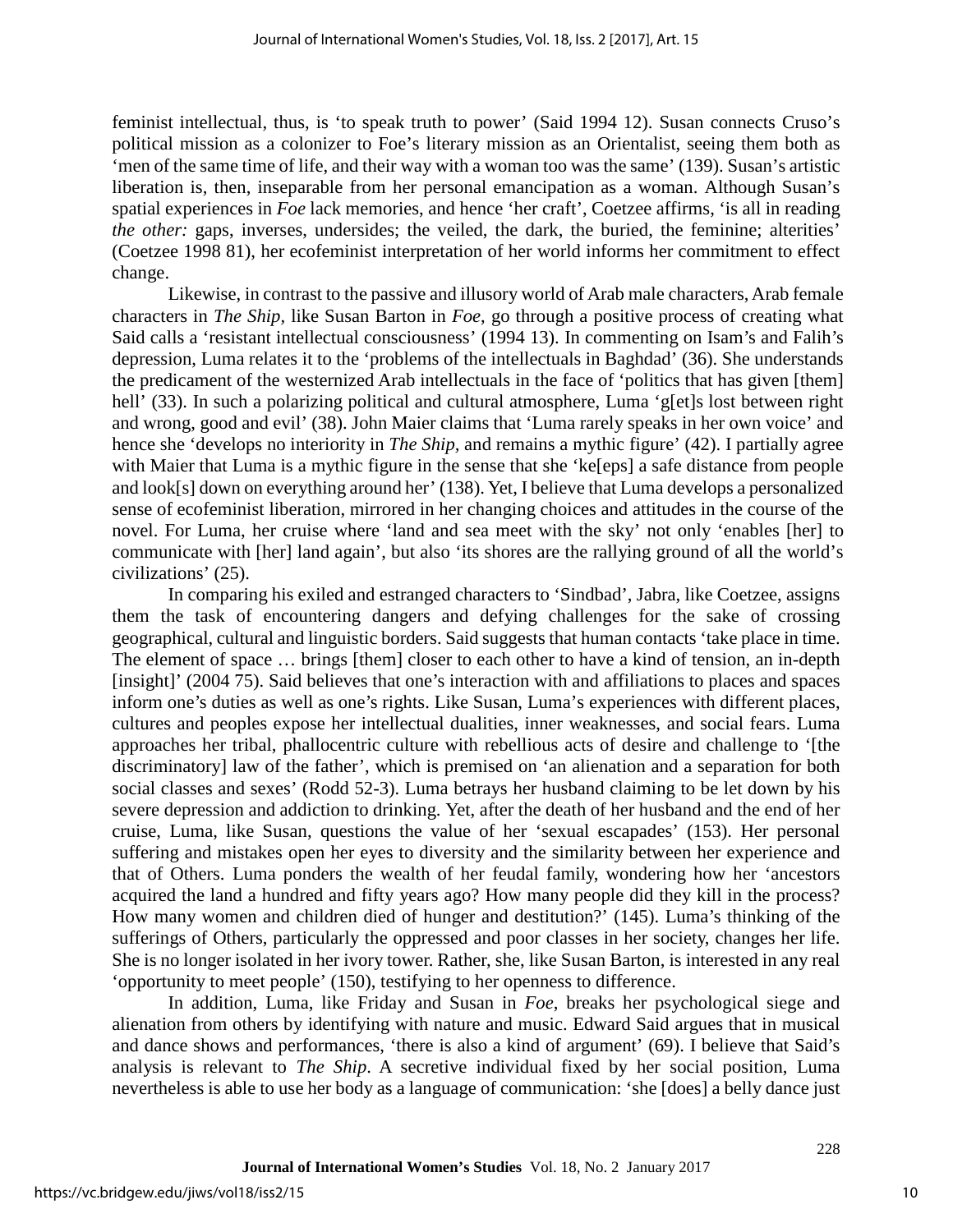like a professional …bending and straightening in time and music' (85). Since her performance combines time and music, Luma is comparing her pre-marriage 'life of limitless freedom', with her current situation under 'limitless despotism' (157). Living in a closed and conservative society, Luma's gender, race, class and sexuality shape her interactions with the environments and places she inhabits. Yet, as she develops an ecofeminist attitude towards her cultural environment, she uses her knowledge to incite action against suppression.

In this way, Arab women like Luma Abdel-Ghani in *The Ship* counters the idealized image of women as symbols of nations, as embodiments of honour and high culture, or as obedient sexual objects with the alternative image of women as loose, free and uncontrollable. Thus, she functions as a 'symbol of threat to the ideological anchor of an originary nuclear family, a source of legitimation for the state, which perpetuates the fiction that the family is the cornerstone of society' (65), as Jacqui Alexander clarifies. Jabra's foregrounding of sex can, therefore, be seen as a deliberate destabilizing of the status quo at the hands of women. This is evident through Palestinian Maha al-Hajj. After her family is murdered in an Israeli attack, Maha moves to Palestinian refugee camps in Lebanon. With her persistence and hard work, she becomes a physician. Described as 'mercurial, affectionate, eruptive and dormant' (157), Maha is an emerging feminist spirit who seeks control, regulation and self-realization in a world of chaos and colonial subjugation. Maha stands for what Sandra Gilbert, among many other feminists, puts it, 'the personal is political' (31). Maha considers her personal success as an individual as a force to uphold her country's political struggle. Both struggles are premised, Maha thinks, on the principle of 'fac[ing] up to things, accept[ing] whatever pains you' (197). Maha is banished from her country, Palestine, but is like a 'rock' in her 'resilience to failure or erasure' (186). She takes the cruise in the Mediterranean Sea because 'it is the sea of Palestine, of Jaffa and Haifa, of the western hills and look to the west' and because 'awesome, fascinating Mediterranean waves provide her with the power to survive' (26). Furthermore, in refusing Wadi's suggestion to return to Palestine 'to plant his land,' with Maha practicing medicine 'for free' and to 'build a family' (113), Maha defends her social and cultural gains as an independent woman. Thus, M.Mama argues, she not only resists her lover's attempts 'to force [her] to return to the domesticity of former years' (178) but also holds out against 'colonial society and its economy', which confines the colonized 'to the margins of economy' (178).

Maha's refusal to return to Palestine is a very challenging decision since the main role of Palestinian women, according to Said, is to 'assert the value of connection with the land'. They must symbolize 'the pride of ownership', and consequently, they have to stay 'in place' (1994 83). Yet, Maha's bold decision not to return to Palestine may be regarded as what Said calls a 'secular interpretation that proposes a way of dealing with, a way of avoiding the pitfalls of nationalism' that puts great 'emphasis upon forging a self-identity as a nation or a people that resists but has its own integrity' (2005 131). Marti Kheel and Maggie Humm agree with Said that the inferiorization and marginalization of women and environment in modern societies are inscribed in social institutions and national thought in order to naturalize hierarchy and domination. While Kheel argues that 'women's body parts are fetishized in our culture as women's identities are consumed by men' (334), Humm claims that 'the whole female body may be fetishized in order to counter the threat of sexual difference and women's independence' (181). In defying dominant fetishized national and gender ideas, Maha, like Luma and Susan, develops a positive situation out of her oppressive patriarchal and colonial experiences. They all adopt ecofeminist attitudes which mean that they grow to accept human diversity and freedom and that difference, both gender and racial, is a positive quality.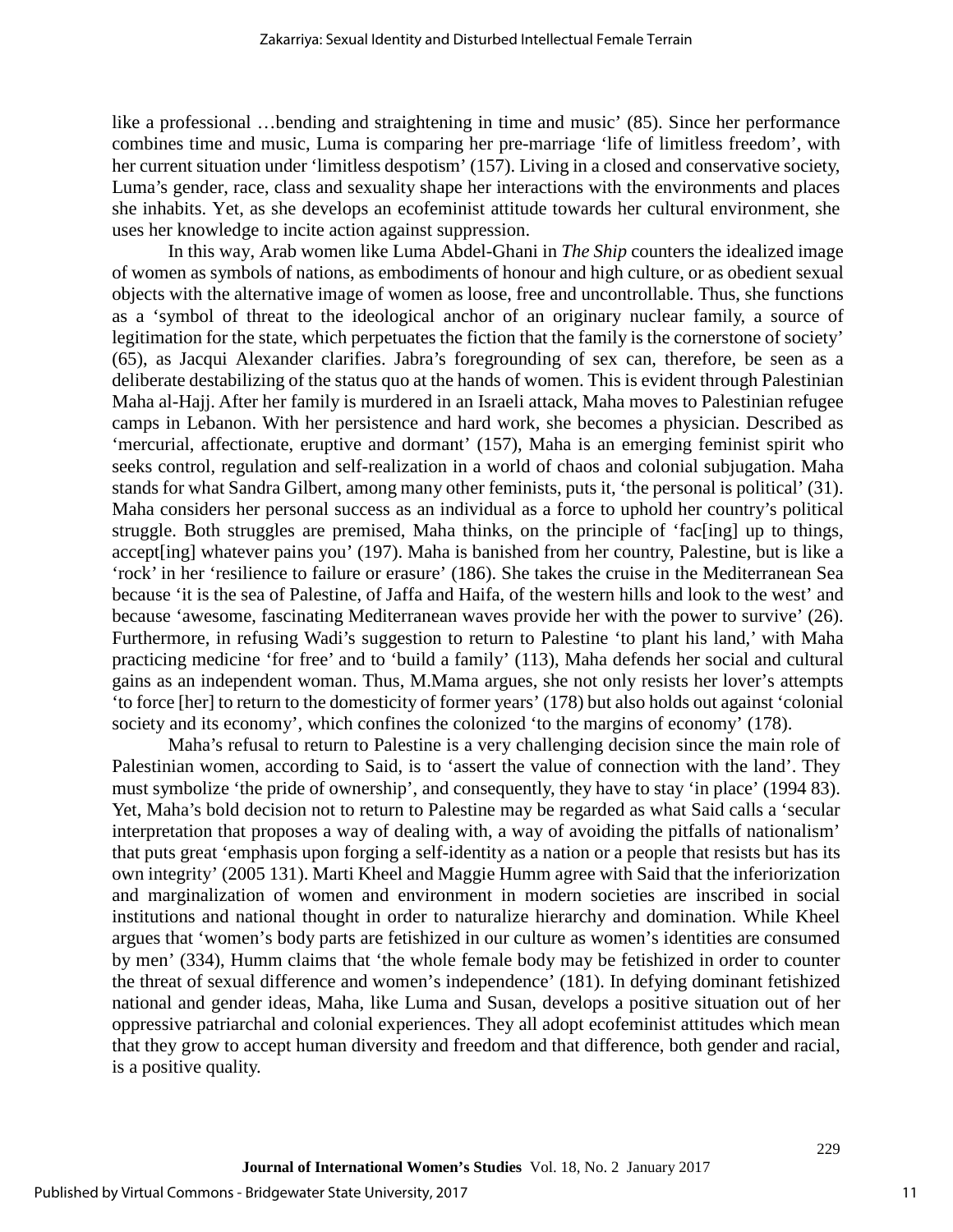#### **Conclusion**

The above analysis argues that Coetzee's *Foe* and Jabra's *The Ship* exemplify ecofeminist literature as self-consciously and positively engaging with politics of place and environment and as resistant to any form of hierarchy, insularity and provincialism. The two novels identify gender oppression as an essential part of patriarchal/colonialist thinking and systems. Gender discrimination worldwide is characterized by state sponsorship, institutional complicity, cultural silence and environmental exploitation, but this paper has shown that the selected novels of Coetzee and Jabra vigorously contest such covert acceptance. Stereotyped as cultural symbols of national authenticity and identity in their countries, white Susan Barton in *Foe* and Iraqi Luma Abdel-Ghani and Palestinian Maha al-Hajj in *The Ship* in particular fight for an advanced view not only of women as individual human beings, but also of the Other as equal.

In the two novels, violence, conflict and oppression, particularly environmental and gender violence, stem from contests not only over space, or bodies, or resources, but also over time and mental change. Being bound to a dominantly repressive and patriarchal world, the majority of characters in the two texts escape into illusion. Yet, since escape into illusion does not provide a solution, male characters in the two novels, either give up completely like Falih and Cruso, or just stand still, unable to either break their bondage to the past or move forward towards a different future, like Foe, Isam, and Wadi. Female characters, on the other hand, although their movements are repeatedly restricted and positioned as inferior to men, work hard to redefine their cultural positions and spatial experiences. While Arab women, Maha and Luma use their educational and economic knowledge to realize cultural and economic authority, British Susan Barton uses her creative writing. Yet, these female characters in Coetzee's *Foe* and Jabra's *The Ship* inhabit alternative and hybrid spaces and places of resistance to establish a different future possibility of human freedom and equality.

Additionally, this paper explores Said's unique perception of exile and creative practices, like music and art, as emancipatory forces that liberate the human soul and spirit from negative feelings of anger, injustice and hostility. In the two novels*,* oppressed characters, like Susan Barton and Friday in *Foe* and Luma Abdel-Ghani in *The Ship* use spiritual and creative practices like music, dance and the art of writing to overcome psychological and cultural subjugation and stereotypes and to sympathize and identify with the Other as a different human being, not as an enemy.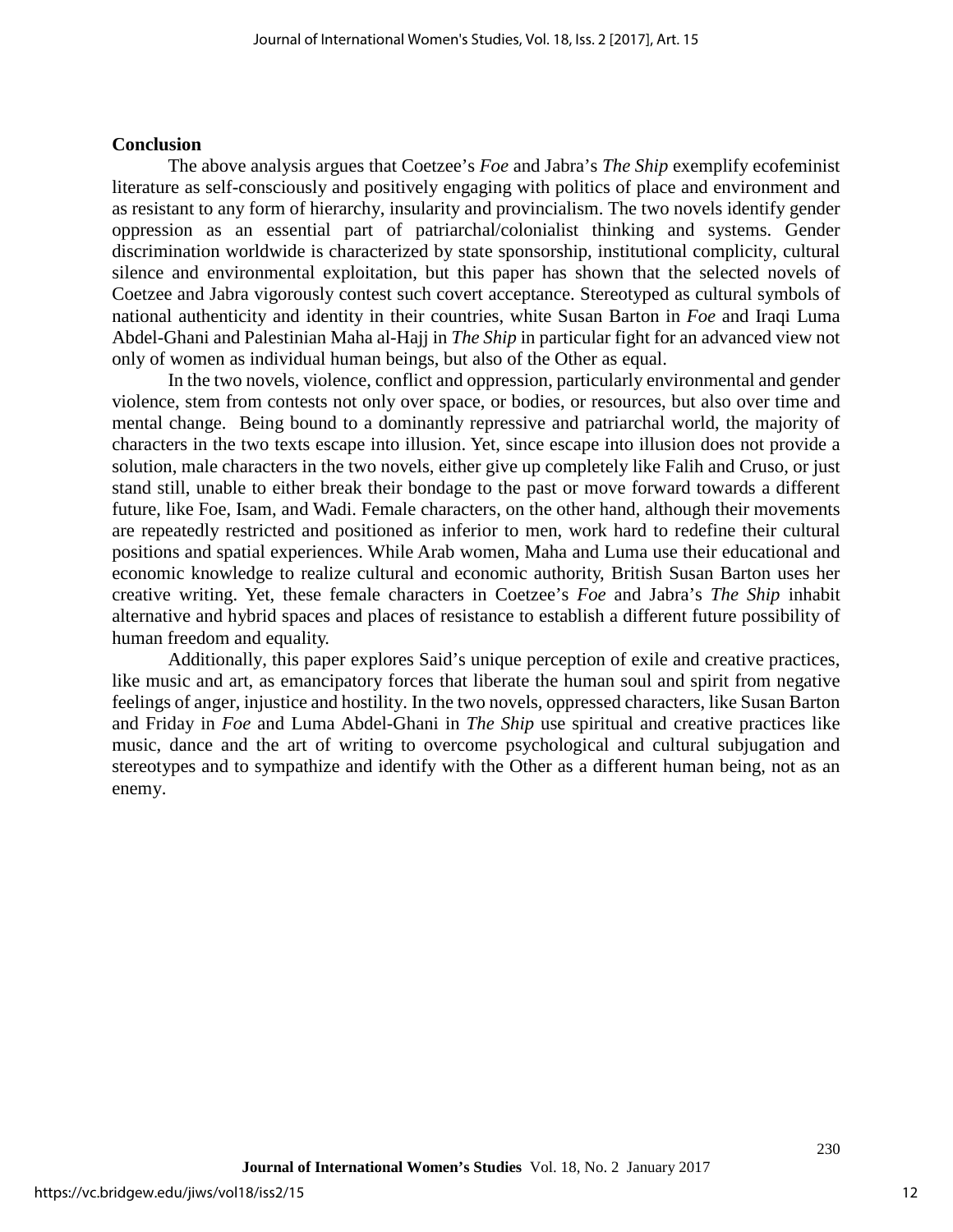### **Works Cited**

- Alexander, Jacqui. 1997. 'Erotic Autonomy as a Politics of Decolonization: An Anatomy of Feminist and State Practice in the Bahamas Tourist Economy.' *Feminist Genealogies, Colonial Legacies, Democratic Futures*, edited by M. Alexander & Chandra Mohanty. London: Routledge, 65-76.
- Allen, Roger. 1982. *The Arabic Novel: An Historical Introduction.* Manchester: Manchester University Press.
- Amireh, Amal. 2000. "Introduction." *Going Global: the Transnational Reception of Third World Women Writers.*New York: Garland Punishing, 1-13.
- Blanchard, Eric M. 1986. 'Gender, International Relations, and the Development of Feminist Security Theory.' *Signs*, Vol. 28, No. 4: 1289-1312.
- Coetzee, J. M. *Foe*. 1986. London: Penguin Books.
- *--------.* 1992*. Doubling the Point: Essays and Interviews.* Cambridge, Mass.: Harvard University Press.
- *--------.* 1998. *White Writing: on the Culture of Letters in South Africa*. Yale: Yale University Press.
- Dann, Moshe. 2012. 'The New Morality: Palestinian Statehood, Post-Zionism is the Moral Argument against Zionism.' *The Jerusalem Post*, 13 August: p. 19. (Accessed 28/8/2016)
- De Beauvoir, Simone*.* 1997*. The Second Sex*. London: Vintage Classics.
- Dodd, Peter. C. 1992. 'Youth and Women's Emancipation in the United Arab Republic,' *Middle East Journal,* Vol. 8: 159-172.
- Durrant*,* Samuel. 2004. *Postcolonial Narrative and the Work of Mourning: J.M. Coetzee, Wilson Harris, and Toni Morrison.* Albany, NY: SUNY Press.
- Fazah, Ali. 1984. *Jabra Ibrahim Jabra: A Study of his Fiction.* Amman: Al-Mahd Publishing House.
- Garrard, Greg. 2012. *Ecocriticism*. London: Routledge.
- Gilbert, Sandra. 1986. 'Who Do Feminist Critics Want? A Postcard from the Volcano'. Showalter, Elaine. Ed. *The New Feminist Criticism: Essays on Women, Literature, and Theory*. London: VIRAGO PRESS Limited, 31-44.
- Grantham, Glavanis Kathy. 1996. 'The Women's Movement, Feminism and the National Struggle in Palestine. Unresolved Contradictions', *Women and politics in the Third World*. London: Routledge, 174-188.
- Greenberg, Nathaniel. (2010). 'Political Modernism, Jabra, and the Baghdad Modern Art Group', *Comparative Literature and Culture*, Volume 12, Issue 2: 1-11.
- [Holt-Jensen,](http://www.google.co.uk/search?tbo=p&tbm=bks&q=inauthor:) Arild. 1999. *Geography, History and Concepts: A Student's Guide*. London: SAGE.
- Hammami, Rema. 2003. 'Gender, Nakba and Nation: Palestinian Women's Presence and Absence in the Narration of 1948 memories,' *Homelands: Poetic Power and the Politics of Space*, eds. Ron Robin and Bo Strath. Brussels: Peter Lang, 19-39.
- Humm, Maggie. 1993. *Practising Feminist Criticism*. London: Prentice Hall.
- Irigaray, Luce. 1987. *Sexes and Genealogies*. translated by Gillian C. Gill. New York: Columbia University Press.
- Jabra, Ibrahim Jabra. 1985. *The Ship*, Translated by Roger Allen & Adnan Haydar. Washington D.C.: Three Continents Press.
- Kaufman, Gershen. 2004. *The Psychology of Shame: Theory and Treatment of Shame-Based Syndromes*. New York: Springer Publishing Company.